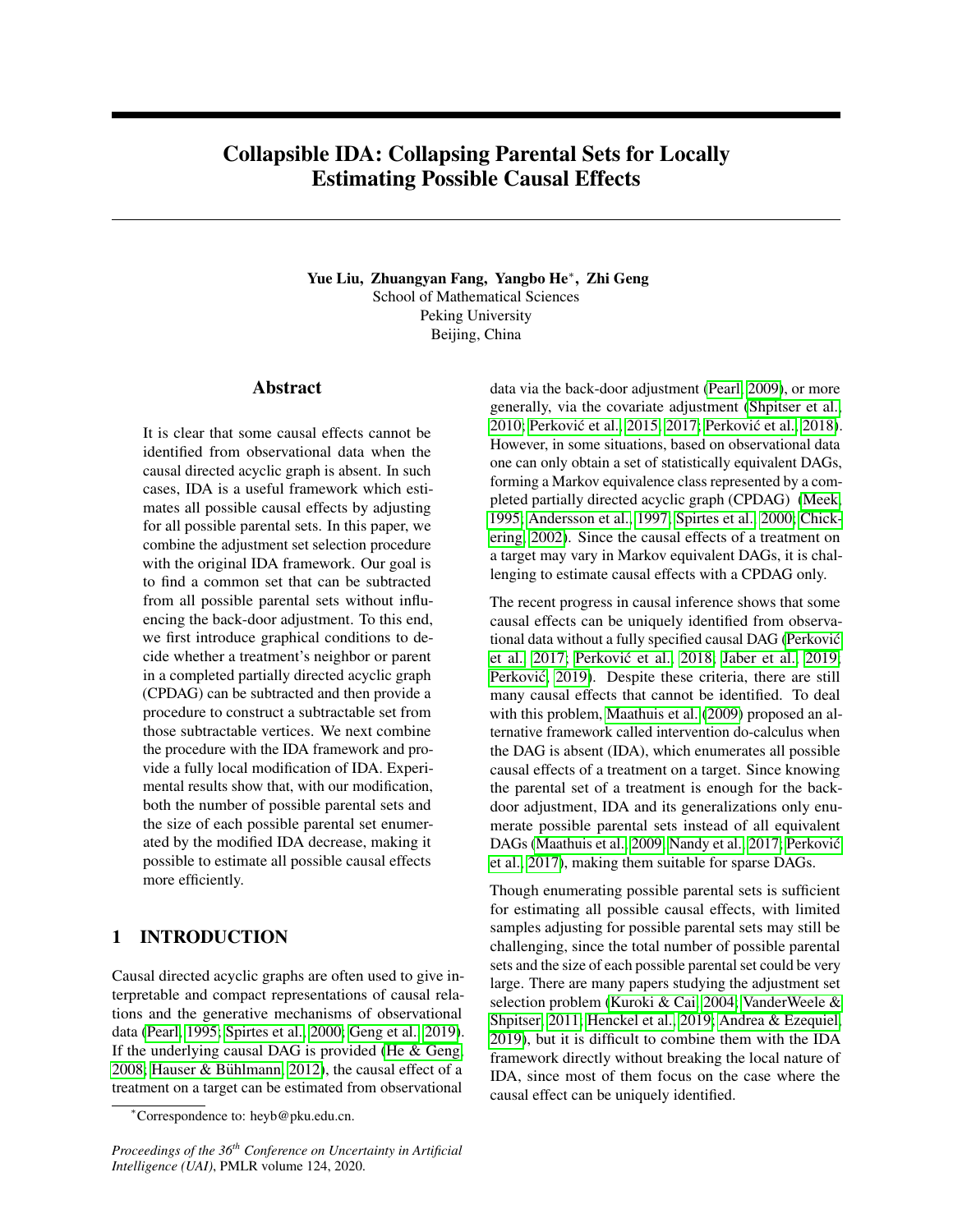In this paper, we consider the problem of finding a common set that can be subtracted from all possible parental sets simultaneously without affecting the back-door adjustment. This problem is similar to the one considered in [VanderWeele & Shpitser](#page-9-18) [\(2011\)](#page-9-18); [Henckel et al.](#page-9-19) [\(2019\)](#page-9-19); [Andrea & Ezequiel](#page-9-20) [\(2019\)](#page-9-20), but the major difference is that their work focuses on pruning each possible parental set separately. We first introduce a new concept called uniform collapsibility, which basically states that a set of possible parental sets is uniformly collapsible over a set Z, if after subtracting Z from all of those possible parental sets, the remaining parts are still back-door adjustment sets. Next, given a CPDAG, we provide graphical conditions to decide which subset of treatment's neighbors and parents in the CPDAG can be subtracted. Based on these results, we provide a modification of the original IDA which includes the adjustment set selection procedure while keeps the local nature of IDA. Experimental results show that, with our modification, both the number of possible parental sets and the size of each possible parental set enumerated by the modified IDA decrease, making it possible to estimate all possible causal effects more efficiently.

## 2 PRELIMINARIES

In this section, we review some basic concepts.

#### 2.1 NOTATION AND DEFINITIONS

Let  $\mathcal{G} = (\mathbf{V}, \mathbf{E})$  denote a graph. Two vertices are adjacent if there is an edge between them. If  $X_i \to X_i$ , then  $X_i$ is a *parent* of  $X_j$  and  $X_j$  is a *child* of  $X_i$ . If  $X_i - X_j$ then they are *neighbors* of each other. A graph is called *directed* (*undirected*, or *partially directed*) if the edges in the graph are directed (undirected, or a mixture of directed and undirected). We agree that directed and undirected graphs are also partially directed. The *skeleton* of a (partially) directed graph is the undirected graph obtained by replacing all directed edges with undirected ones. If  $U \rightarrow W \leftarrow V$  and  $U, V$  are not adjacent in  $G$ , then  $(U, W, V)$  forms a *v*-structure collided on W. A *path* in a graph is a sequence of distinct vertices such that any two consecutive vertices are adjacent in the graph. Let  $\pi = (X_0, X_1, ..., X_n)$  be a path in  $\mathcal{G}$ , if  $X_{i-1} \to X_i$ or  $X_{i-1} - X_i$  for all  $i = 1, 2, ..., n$ , then  $\pi$  is a *partially directed* path from  $X_0$  to  $X_n$ . If all edges on a partially directed path are directed (undirected), then the path is *directed* (*undirected*). If there is a directed path from  $X_i$  to  $X_j$  or  $X_i = X_j$ , then  $X_i$  is an *ancestor* of  $X_j$ and  $X_j$  is a *descendant* of  $X_i$ . Given a graph  $G$ , the parents, children, neighbors, ancestors and descendants of a set **X** are the union of those of each  $X \in \mathbf{X}$  in  $\mathcal{G}$ , and are denoted by  $pa(\mathbf{X}, \mathcal{G})$ ,  $ch(\mathbf{X}, \mathcal{G})$ ,  $ne(\mathbf{X}, \mathcal{G})$ ,  $an(\mathbf{X}, \mathcal{G})$  and  $de(\mathbf{X}, \mathcal{G})$ , respectively. G will be omitted from these notations if the context is clear, . A (directed) *cycle* is a (directed) path that starts and ends with the same vertex. A directed graph without directed cycle is called a *directed acyclic graph* (DAG).

#### 2.2 CAUSAL GRAPHICAL MODELS

Based on the notion of d-separation [\(Pearl, 2009,](#page-9-5) or see, e.g. Appendix [A.1\)](#page--1-0), a DAG encodes a set of conditional independence relationships. DAGs encoding the same conditional independencies are called *Markov equivalent* and form a *Markov equivalence class*. Two equivalent DAGs have the same skeleton and the same v-structures [\(Pearl](#page-9-21) [et al., 1989\)](#page-9-21). A Markov equivalence class can be uniquely represented by a *completed partially directed acyclic* graph (CPDAG)  $G^*$ . As proved by [Andersson et al.](#page-9-11) [\(1997\)](#page-9-11),  $\mathcal{G}^*$  is a *chain graph*. We use  $chcomp(X, \mathcal{G}^*)$ to denote the *chain component* containing  $X$  in  $\mathcal{G}^*$ , and use  $[\mathcal{G}^*]$  or  $[\mathcal{G}]$  to denote the Markov equivalence class represented by  $G^*$  or containing  $G$ , respectively. It can be shown that the skeleton of a CPDAG  $G^*$  is the same as the skeleton of every DAG in  $[\mathcal{G}^*]$ , and an edge is directed in a CPDAG if and only if it is directed in every DAG in [ $\mathcal{G}^*$ ] [\(Pearl et al., 1989\)](#page-9-21).

Let  $\mathcal{G} = (\mathbf{V}, \mathbf{E})$  be a DAG and f be a distribution over V. We use  $\{X \perp Y \mid \mathbf{Z}\}\mathcal{G}$  to denote that X and Y are d-separated by **Z** in  $\mathcal{G}$ , and use  $\{X \perp Y | \mathbf{Z}\}_f$  to denote that X and Y are independent conditioning on  $\bf{Z}$  w.r.t. f. We say that f is *Markovian* to G if  $\{X \perp Y \mid \mathbf{Z}\}_G$ implies  $\{X \perp Y \mid \mathbf{Z}\}_f$ . Any distribution f Markovian to a DAG  $G$  can be factorized as,

$$
f(x_1, ..., x_n) = \prod_{i=1}^n f(x_i | pa(x_i, \mathcal{G})).
$$

A causal graphical model consists of a DAG and a distribution Markovian to that DAG.

#### 2.3 INTERVENTION CALCULUS

In order to obtain the effect of an intervention on a target variable, [Pearl](#page-9-5) [\(2009\)](#page-9-5) employed the *do-operator* to formulate the post-intervention distribution as follows:

$$
f(x_1, ..., x_n | do(X_j = x'_j))
$$
  
= 
$$
\begin{cases} \prod_{i=1, i \neq j}^n f(x_i | pa(x_i))|_{x_j = x'_j}, & \text{if } x_j = x'_j, \\ 0, & \text{otherwise.} \end{cases}
$$
 (1)

Here,  $f(x_1, ..., x_n|do(X_j = x'_j))$  is the post-intervention distribution over  $V = \{X_1, ..., X_n\}$  after intervening on  $X_j$ , by forcing  $X_j$  to equal  $x'_j$ . The post-intervention distribution  $f(x_i|do(X_j = x_j))$  is defined by integrating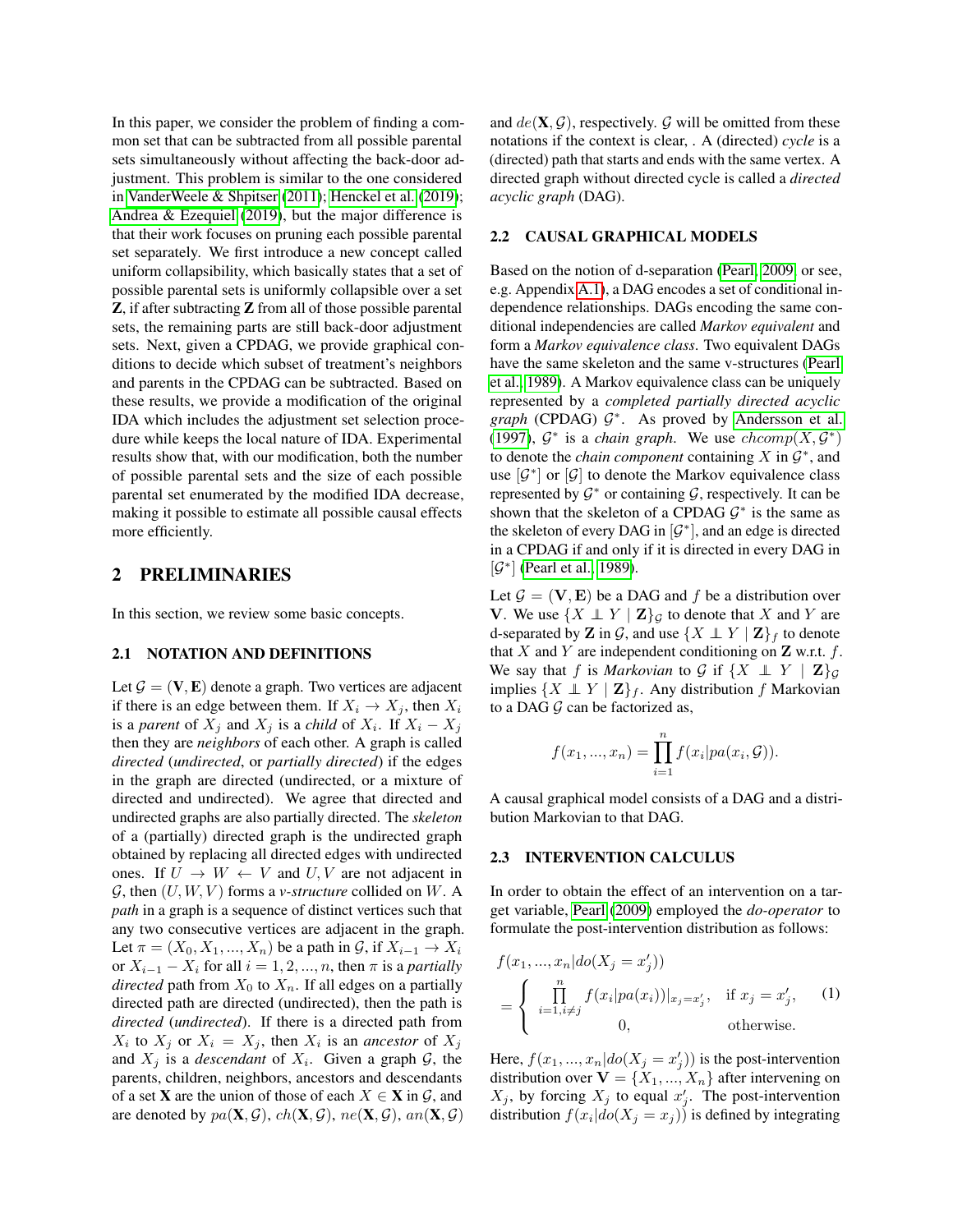out all variables other than  $x_i$  in  $f(x_1, ..., x_n|do(X_j =$  $(x_i)$ ). Given a treatment X and a target Y, if there exists an  $x \neq x'$  such that  $f(y|do(X = x)) \neq f(y|do(X = x))$  $(x')$ ), then X has causal effect on Y [\(Pearl, 2009\)](#page-9-5). It is common to summarize the distribution generated by an intervention by its mean [\(Pearl, 2009;](#page-9-5) [Maathuis et al.,](#page-9-15) [2009\)](#page-9-15), i.e., the mean of Y w.r.t.  $f(y|do(X = x))$ , which is denoted by  $E(Y|do(X = x))$ .  $E(Y|do(X = x))$  is a function of  $x$ . If  $X$  is continuous, or more precisely,  $E(Y|do(X = x))$  is differentiable w.r.t. x, then we can define the average causal effect (ACE) of  $do(X = x)$  on Y, i.e.,  $ACE(Y|do(X = x))$ , by

$$
ACE(Y|do(X=x)) = \frac{\partial E(Y|do(X=x))}{\partial x}.
$$

If X is discrete or  $E(Y|do(X = x))$  is not differentiable w.r.t. x, we can set a reference value  $x_0$  and define

$$
ACE(Y|do(X = x))
$$
  
=  $E(Y|do(X = x)) - E(Y|do(X = x_0)).$ 

In general, the post-intervention distribution  $f(y|do(X =$  $(x)$ ) is not identical to the conditional distribution  $f(y|X = x)$ , meaning that we can not estimate  $f(y|do(X = x))$  by  $f(y|X = x)$ . Fortunately, [Pearl](#page-9-5) [\(2009\)](#page-9-5) showed that, if f is Markovian to  $G$ , then for any  $Y \notin pa(X, \mathcal{G})$ , we have  $f(y|do(X = x), pa(x, \mathcal{G})) =$  $f(y|X=x, pa(x, \mathcal{G}))$ . Therefore,

<span id="page-2-0"></span>
$$
f(y|do(X = x))
$$
  
= 
$$
\int f(y|do(X = x), pa(x)) f(pa(x)) d(pa(x))
$$
 (2)  
= 
$$
\int f(y|X = x, pa(x)) f(pa(x)) d(pa(x)).
$$

Here,  $pa(x)$  is an abbreviation for  $pa(x, \mathcal{G})$ . Equation [\(2\)](#page-2-0) shows that, if we known  $pa(X, \mathcal{G})$ , then we can estimate  $f(y|do(X = x))$  from observational data. In fact, Equation [\(2\)](#page-2-0) is a special case of so-called *back-door adjustment*[\(Pearl, 2009\)](#page-9-5), and  $pa(X, \mathcal{G})$  is a *back-door adjustment set*. The general definition of back-door adjustment set is given as follows [\(Pearl, 2009,](#page-9-5) Definition 3.3.1):

Definition 1 (Back-Door Adjustment Set) *Let* W *be a variable set and*  $X, Y \notin \mathbf{W}$  *be two distinct variables in a DAG* G*. Then we say that* W *is a back-door adjustment set for*  $(X, Y)$  *w.r.t.*  $\mathcal G$  *if:* 

- *(1) no node in* W *is a descendant of* X*; and*
- *(2)* W *blocks every path between* X *and* Y *that contains an arrow into* X*.*

[Pearl](#page-9-5) [\(2009\)](#page-9-5) showed that, if  $W$  is a back-door adjustment set, then  $f(y|do(X = x), \mathbf{w}) = f(y|X = x, \mathbf{w})$  and

$$
f(\mathbf{y}|do(X=x)) = \int f(\mathbf{y}|\mathbf{w},x) f(\mathbf{w}) d\mathbf{w}.
$$

<span id="page-2-1"></span>Algorithm 1 The IDA algorithm

- **Require:** A CPDAG  $G^*$ , a variable X and a target Y in  $\mathcal{G}^*$ ,
- **Ensure:** A multi-set  $\Theta$  which stores all possible causal effects of  $X$  on  $Y$ .
- 1: Initialize  $\Theta = \emptyset$ ,
- 2: for each  $S \subseteq ne(X, \mathcal{G}^*)$  such that S is a clique do
- 3: estimate the causal effect  $\theta$  of X on Y by adjusting for  $\mathbf{S} \cup pa(X, \mathcal{G}^*)$ , and add  $\theta$  to  $\Theta$ ,
- 4: end for
- 5: return Θ.

Given a DAG  $G$  and a variable X in  $G$ , we define the *manipulated graph*  $G_{\bar{X}}$  as the subgraph of G by deleting all directed edges pointing at  $X$  [\(Spirtes et al., 2000;](#page-9-1) [Pearl, 2009\)](#page-9-5). Manipulated graphs are important in causal inference, as one can see that if f is Markovian to  $G$ , then  $f(\cdot|do(X = x))$  is Markovian to  $\mathcal{G}_{\bar{X}}$ .

### <span id="page-2-4"></span>2.4 THE IDA FRAMEWORK

The back-door adjustment provides an efficient way to compute post-intervention distributions. However, a causal DAG must be prespecified. In general, due to the existence of Markov equivalent DAGs, it is possible that one can only obtain a CPDAG from observational data instead of a DAG. Much research has been devoted to estimating post-intervention distributions and causal effects when the DAG is absent [\(Maathuis & Colombo,](#page-9-22) [2015;](#page-9-22) [Perkovic et al., 2015,](#page-9-7) [2017\)](#page-9-8). However, in some ´ cases, the causal effect of a treatment on a target may not be identifiable. For example, if the causal effects of a treatment on a target vary in different equivalent DAGs, then it is impossible to estimate the true causal effect without knowing the underlying causal DAG.

To deal with the unidentifiable cases, [Maathuis et al.](#page-9-15) [\(2009\)](#page-9-15) proposed an alternative framework called intervention do-calculus when the DAG is absent (IDA) (see Algorith[m1](#page-2-1) for the details). For a treatment and a target, IDA estimates all possible causal effects of the treatment on the target, by using Equation [\(2\)](#page-2-0) to compute the causal effect w.r.t. each of the equivalent  $DAGs<sup>1</sup>$  $DAGs<sup>1</sup>$  $DAGs<sup>1</sup>$ . Since Equation [\(2\)](#page-2-0) only requires the parental set of  $X$  in each DAG, to avoid enumerating equivalent DAGs, IDA enumerates all possible parental sets by using the following lemma.

<span id="page-2-3"></span>Lemma 1 [\(Maathuis et al., 2009,](#page-9-15) Lemma 3.1) *Let* G ∗ *be a CPDAG,*  $X$  *be a vertex of*  $\mathcal{G}^*$ *, and*  $\mathbf{S} \subset ne(X, \mathcal{G}^*)$ *.* 

<span id="page-2-2"></span><sup>&</sup>lt;sup>1</sup>We note that, although [Maathuis et al.](#page-9-15)  $(2009)$  assumed a linear Gaussian model and used ACE to summarize the causal effects, but IDA can be easily extended beyond those assumptions. Similarly, the results in our paper do not need such assumptions either.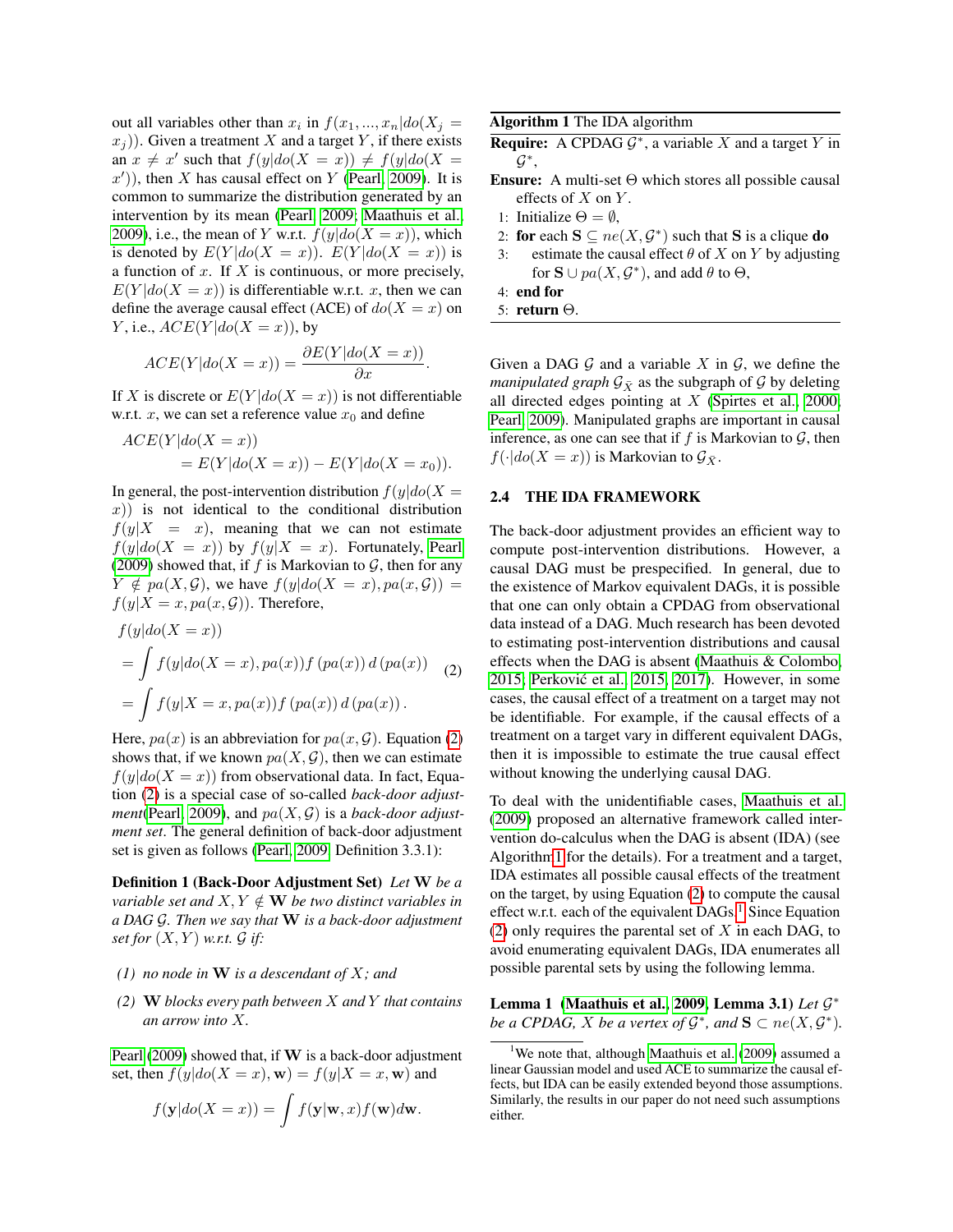*Then there is a DAG*  $\mathcal{G} \in [\mathcal{G}^*]$  *such that*  $pa(X, \mathcal{G}) =$  $pa(X, \mathcal{G}^*) \cup \mathbf{S}$  if and only if orienting  $S \to X$  for every  $S \in \mathbf{S}$  in  $\mathcal{G}^*$  does not introduce any new v-structure.

[Meek](#page-9-10) [\(1995,](#page-9-10) Lemma 1) proved that if  $Y \in pa(X, \mathcal{G}^*)$ , then  $Y \in pa(X', \mathcal{G}^*)$  for every  $X' \in ne(X, \mathcal{G}^*)$ . From this we can prove that the condition in Lemma [1](#page-2-3) holds if and only if S is a clique, i.e., S is either an empty set, or a singleton set, or for any two distinct vertices  $S, S' \in \mathbf{S}, S$  and S' are adjacent in  $\mathcal{G}^*$ . Clearly, enumerating possible parental sets is more efficient than enumerating DAGs [\(He et al., 2015\)](#page-9-23). However, when the size of  $ne(X, \mathcal{G}^*)$  is large, it may take a long time to finish enumeration. Moreover, if the sample size is small, the estimation of  $f(Y|do(X = x))$  may have a large variance. In the following, we will provide a method to reduce both the number of possible parental sets and the size of each possible parental set.

## 3 UNIFORM COLLAPSIBILITY FOR POSSIBLE PARENTAL SETS

As discussed in Section [2.4,](#page-2-4) our goal is to reduce both the number of possible parental sets and the size of each possible parental set when estimating all possible causal effects. The start point is Equation [\(2\)](#page-2-0). For a DAG  $G$ , if we can find a subset **Z** of  $pa(x, \mathcal{G})$ , such that

$$
f(y|X=x, pa(x, G)) = f(y|X=x, pa(x, G) \setminus \mathbf{Z}),
$$

then we can estimate  $f(y|do(X = x))$  by adjusting for  $pa(x, \mathcal{G}) \setminus \mathbf{Z}$ ,

$$
f(y|do(X = x))
$$
  
=  $\int f(y|do(X = x), pa(x))f(pa(x)) d(pa(x))$   
=  $\int f(y|X = x, pa(x))f(pa(x)) d(pa(x))$   
=  $\int f(y|X = x, pa(x) \setminus \mathbf{Z})f(pa(x) \setminus \mathbf{Z}) d(pa(x) \setminus \mathbf{Z}).$ 

Since  $pa(x, \mathcal{G}) \setminus \mathbf{Z}$  contains less variables, adjusting for  $pa(x, \mathcal{G}) \setminus \mathbf{Z}$  may lead to a more accurate estimation [\(Henckel et al., 2019;](#page-9-19) [Andrea & Ezequiel, 2019\)](#page-9-20).

#### 3.1 COLLAPSIBILITY

To formulate the idea given at the beginning, we introduce the following concept.

<span id="page-3-0"></span>Definition 2 (Collapsibility) *Let* X, Y *be distinct vertices in a DAG G such that*  $Y \notin pa(X, G)$ *, and* **W** *is a back-door adjustment set for* (X, Y ) *w.r.t.* G*. We say that* **W** *is collapsible over*  $\mathbf{Z} \subseteq \mathbf{W}$  *(or onto*  $\mathbf{W} \setminus \mathbf{Z}$ *)* 

<span id="page-3-4"></span><span id="page-3-3"></span>

<span id="page-3-5"></span><span id="page-3-2"></span>Figure 1: This example shows how to collapsing  $pa(X, \mathcal{G})$ for estimating all possible causal effects under the IDA framework.

*w.r.t.*  $\mathcal G$  *and*  $(X, Y)$ *, if either*  $\mathbf W = \emptyset$ *, or*  $\mathbf Z \neq \emptyset$  *and*  $\mathbf{W} \setminus \mathbf{Z}$  *is a back-door adjustment set for*  $(X, Y)$  *w.r.t.*  $\mathcal{G}$ *.* 

In Definition [2,](#page-3-0) if  $\mathbf{Z} = \{Z\}$  is a singleton set, we simply say that W is collapsible over  $Z$  w.r.t.  $\mathcal G$  and  $(X, Y)$ . Moreover, if W is collapsible over Z, then Z is called *subtractable* from W. [2](#page-3-1) Back to the IDA framework, if  $pa(X, \mathcal{G})$  is collapsible over  $\mathbf{Z}(\mathcal{G})$ , then estimating  $f(y|do(X = x))$  by adjusting for  $pa(X, \mathcal{G}) \setminus \mathbf{Z}(\mathcal{G})$ may improve the efficiency and accuracy of the estimation [\(Henckel et al., 2019;](#page-9-19) [Andrea & Ezequiel, 2019\)](#page-9-20).

<span id="page-3-6"></span>**Example [1](#page-3-2)** *Figure* 1 *shows how to collapse*  $pa(X, \mathcal{G})$ *for estimating all possible causal effects under the IDA framework. The CPDAG* G ∗ *is shown in Figure [1\(a\),](#page-3-3) and Figures [1\(b\)](#page-3-4)[-1\(d\)](#page-3-5) enumerate all equivalent DAGs. Since*  $ne(X, \mathcal{G}^*) = \{A, B\}$  and  $pa(X, \mathcal{G}^*) = \emptyset$ , all possible *parental sets of* X *are* {A}*,* {B} *and* ∅*, which correspond to Figures [1\(b\)](#page-3-4)[-1\(d\)](#page-3-5) respectively. However, in Figure [1\(b\),](#page-3-4)*  $pa(X, \mathcal{G}_1)$  *is collapsible over A. Therefore,*  $f(y|do(X =$  $f(x) = \int f(y|X = x, a) f(a) da = f(y|X = x)$ *, meaning that the post-intervention distribution is reduced to the conditional distribution. On the other hand, since neither*  ${B}$  *in*  $G_2$  *nor*  $\emptyset$  *in*  $G_3$  *is collapsible, the final possible back-door adjustment sets are*  ${B}$  *and 0.* 

Example [1](#page-3-6) shows that collapsing  $pa(X, \mathcal{G})$  can indeed reduce both the number of possible parental sets and the size of each parental set when estimating all possible causal effects. However, as shown in Example [1,](#page-3-6) for different  $\mathcal{G}$ 's,  $pa(X, \mathcal{G})$ 's may be collapsible over different

<span id="page-3-1"></span><sup>&</sup>lt;sup>2</sup>The terminology of 'collapsibility' is borrowed from statistics (see, e.g. [Xie & Geng, 2009\)](#page-9-24). In statistics, collapsibility means that the same statistical result of interest can be obtained before and after marginalization over some variables.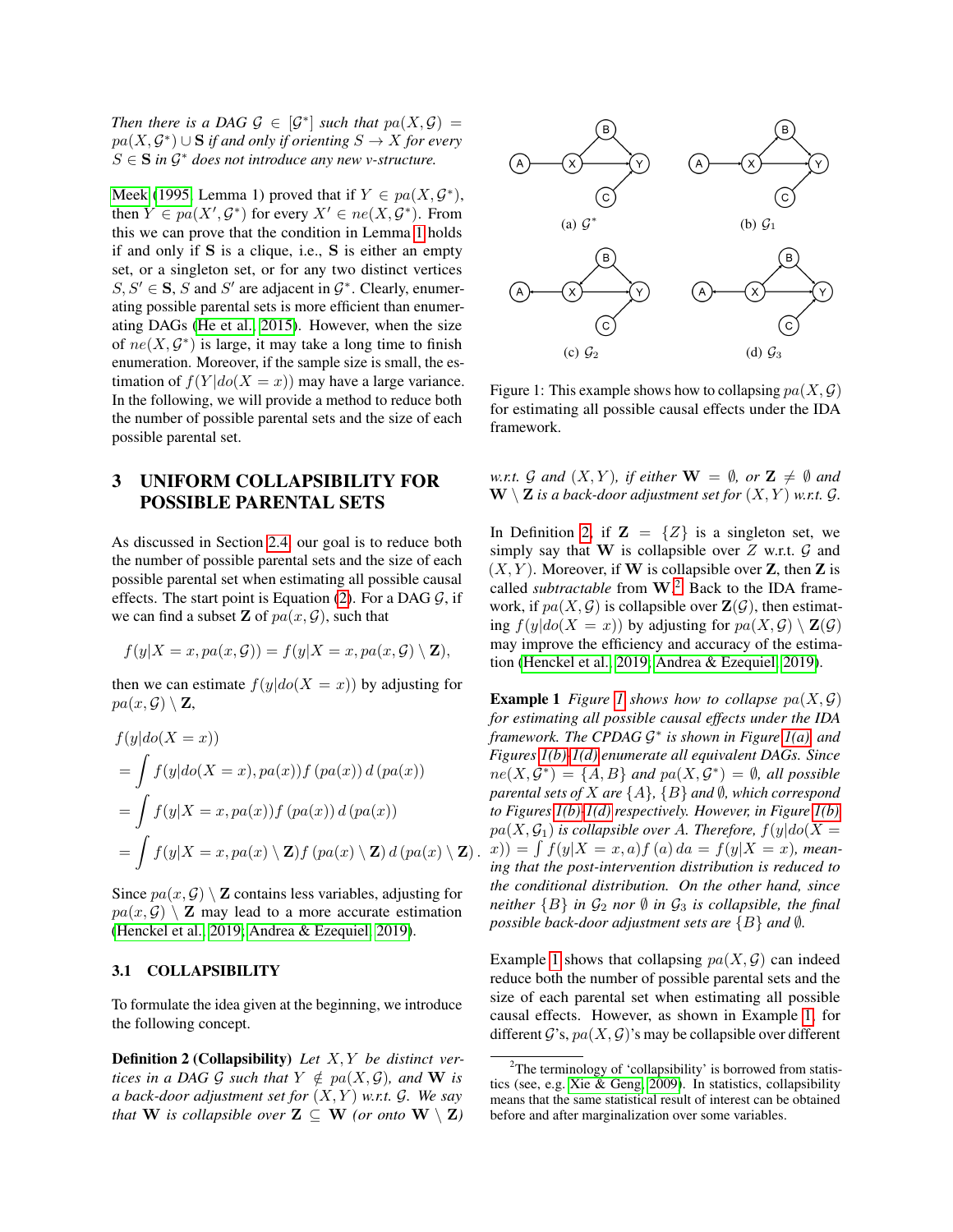$\mathbf{Z}(\mathcal{G})$ 's. Thus, we need a simple rule to check whether a set can be subtracted from  $pa(X, \mathcal{G})$ .

<span id="page-4-0"></span>**Proposition 1** *Suppose that X and*  $Y \notin pa(X, \mathcal{G})$  *are distinct vertices in a DAG* G*, and* Z(G) *is a subset of*  $pa(X, \mathcal{G})$ *. Then*  $pa(X, \mathcal{G})$  *is collapsible over*  $\mathbf{Z}(\mathcal{G})$ *w.r.t.*  $G$  *and*  $(X, Y)$  *if and only if*  $\{Z(G) \perp Y \mid X \cup Y\}$  $pa(X, \mathcal{G}) \setminus \mathbf{Z}(\mathcal{G})\}_\mathcal{G}.$ 

All detailed proofs of the theoretical results in this paper are present in Appendix [A.](#page--1-1) The sufficiency of Proposition [1](#page-4-0) follows from [Henckel et al.](#page-9-19) [\(2019,](#page-9-19) Lemma D.1). In fact, we can also prove that,

Proposition 2 *With the assumptions in Proposition [1,](#page-4-0)*  $pa(X, \mathcal{G})$  *is collapsible over*  $\mathbf{Z}(\mathcal{G})$  *w.r.t.*  $\mathcal{G}$  *and*  $(X, Y)$ *if and only if*  $\{ \mathbf{Z}(G) \perp\!\!\!\!\perp Y \mid X \cup pa(X, G) \setminus \mathbf{Z}(G) \}_{\mathcal{G}_{\bar{X}}}$ .

[Henckel et al.](#page-9-19) [\(2019,](#page-9-19) Algorithm 1) also provided an algorithm to construct a subtractable set. However, combining this algorithm with IDA locally is still challenging. In fact, it may take much more effort to find  $\mathbf{Z}(\mathcal{G})$  than simply adjusting for  $pa(X, \mathcal{G})$ . Therefore, in this paper, we focus on another strategy. We would like to find a fixed variable set Z which can be subtracted from all possible parental sets.

#### 3.2 UNIFORM COLLAPSIBILITY

In this section, we introduce a new concept called uniform collapsibility for a set of back-door adjustment sets.

Definition 3 (Uniform Collapsibility) *Let* Z *be a variable set, and*  $X, Y \notin \mathbf{Z}$  *are two distinct vertices in a CPDAG*  $\mathcal{G}^*$  and  $Y \notin pa(X, \mathcal{G}^*)$ *. Given a set of backdoor adjustment sets*  $W = \{ \mathbf{W}(\mathcal{G}) \mid \mathcal{G} \in [\mathcal{G}^*] \text{ and } Y \notin \mathcal{G} \}$  $pa(X, \mathcal{G})\}$ *, where*  $\mathbf{W}(\mathcal{G})$  *is a back-door adjustment set for*  $(X, Y)$  *w.r.t.*  $G$ *, we say that*  $W$  *is uniformly collapsible over*  $\mathbf{Z}$  *w.r.t.*  $\mathcal{G}^*$  *and*  $(X, Y)$ *, if*  $\mathbf{W}(\mathcal{G})$  *is collapsible over*  $\mathbf{W}(\mathcal{G}) \cap \mathbf{Z}$  *w.r.t.*  $\mathcal{G}$  *and*  $(X, Y)$  *for every*  $\mathbf{W}(\mathcal{G}) \in \mathcal{W}$ *.* 

If  $W$  is uniformly collapsible over  $Z$ , then  $Z$  is called *uniformly subtractable* from W. Clearly, W is uniformly collapsible over any **Z** such that  $\mathbf{W}(\mathcal{G}) \cap \mathbf{Z} = \emptyset$  for every  $\mathcal{G} \in [\mathcal{G}^*]$ . We call such **Z** *trivial*. Conversely, if there exists a non-trivial set which is uniformly subtractable from  $W$ , then the size of at least one back-door adjustment set in  $W$  can be reduced. Next example shows that nontrivial sets do exist for some CPDAGs.

Example 2 *Consider the CPDAG* G ∗ *shown in Figure [2\(a\)](#page-4-1) and two equivalent DAGs in Figures [2\(b\)](#page-4-2) and [2\(c\).](#page-4-3) Let*  $W = \{\emptyset, \{A\}\}\$ *. Clearly,*  $\emptyset$  *and*  $\{A\}$  *are back-door adjustment sets for*  $(X, Y)$  *w.r.t.*  $\mathcal{G}_1$  *and*  $\mathcal{G}_2$  *respectively. Since*  $\{A\}$  *is collapsible over*  $\{A\}$  *in*  $\mathcal{G}_2$  *based on Proposition 1,* and  $\emptyset$  *is collapsible over*  $\emptyset \cap \{A\}$  *in*  $\mathcal{G}_1$ *, W is* 

<span id="page-4-3"></span><span id="page-4-2"></span><span id="page-4-1"></span>

<span id="page-4-4"></span>Figure 2: An example to show that non-trivial sets exist for some CPDAGs.

*uniformly collapsible over* {A}*. After collapsing* W*, we only need adjust for ♦ <i>in the IDA framework.* 

Conversely, for some CPDAGs, such non-trivial subtractable sets may not exist. For example, if we consider the CPDAG in Figure [2\(d\),](#page-4-4) then  $W = \{\emptyset, \{A\}\}\$ is not uniformly collapsible over A w.r.t.  $G^{**}$  and  $(X, Y)$ .

### 3.3 CHARACTERIZATIONS AND **CONSTRUCTIONS**

Based on the IDA framework, our goal is to characterize and construct a set Z which is uniformly subtractable from  $W = \{ pa(X, \mathcal{G}) \mid \mathcal{G} \in [\mathcal{G}^*] \text{ and } Y \notin pa(X, \mathcal{G}) \}.$ The road map is as follows: we first discuss when a single vertex can be uniformly subtracted from  $W$  (Theorems [1](#page-4-5) and [2\)](#page-5-0), then we consider how to construct a larger subtractable set from those singleton sets (Theorems [3\)](#page-5-1).

The first result, which is given in Theorem [1,](#page-4-5) provides a sufficient and necessary condition under which a single vertex in  $ne(X, \mathcal{G})$  is uniformly subtractable from  $\mathcal{W} =$  $\{pa(X, \mathcal{G}) \mid \mathcal{G} \in [\mathcal{G}^*] \text{ and } Y \notin pa(X, \mathcal{G})\}.$ 

<span id="page-4-5"></span>**Theorem 1** Suppose that  $G^*$  is a CPDAG, and X, Y, Z are three distinct vertices in  $\mathcal{G}^*$  such that  $Y \notin pa(X, \mathcal{G}^*)$ and  $Z \in ne(X, \mathcal{G}^*)$ . Let  $\mathcal{W} = \{pa(X, \mathcal{G}) \mid \mathcal{G} \in$  $[\mathcal{G}^*]$  and  $Y \notin pa(X, \mathcal{G})\}$ , then the following statements *are equivalent.*

- *(1)* W *is uniformly collapsible over* Z *w.r.t.* G <sup>∗</sup> *and*  $(X, Y)$ ,
- *(2)* { $Z ⊥ Y | X ∪ pa(X, G) \ \ Z$ }*G holds for every*  $pa(X, \mathcal{G}) \in \mathcal{W}$ ,
- *(3)* { $Z ⊥ Y | X ∪ pa(X, G) \ \ Z} <sub>G</sub>$ <sub>*₹</sub> holds for every</i></sub>*  $pa(X, \mathcal{G}) \in \mathcal{W}$ , and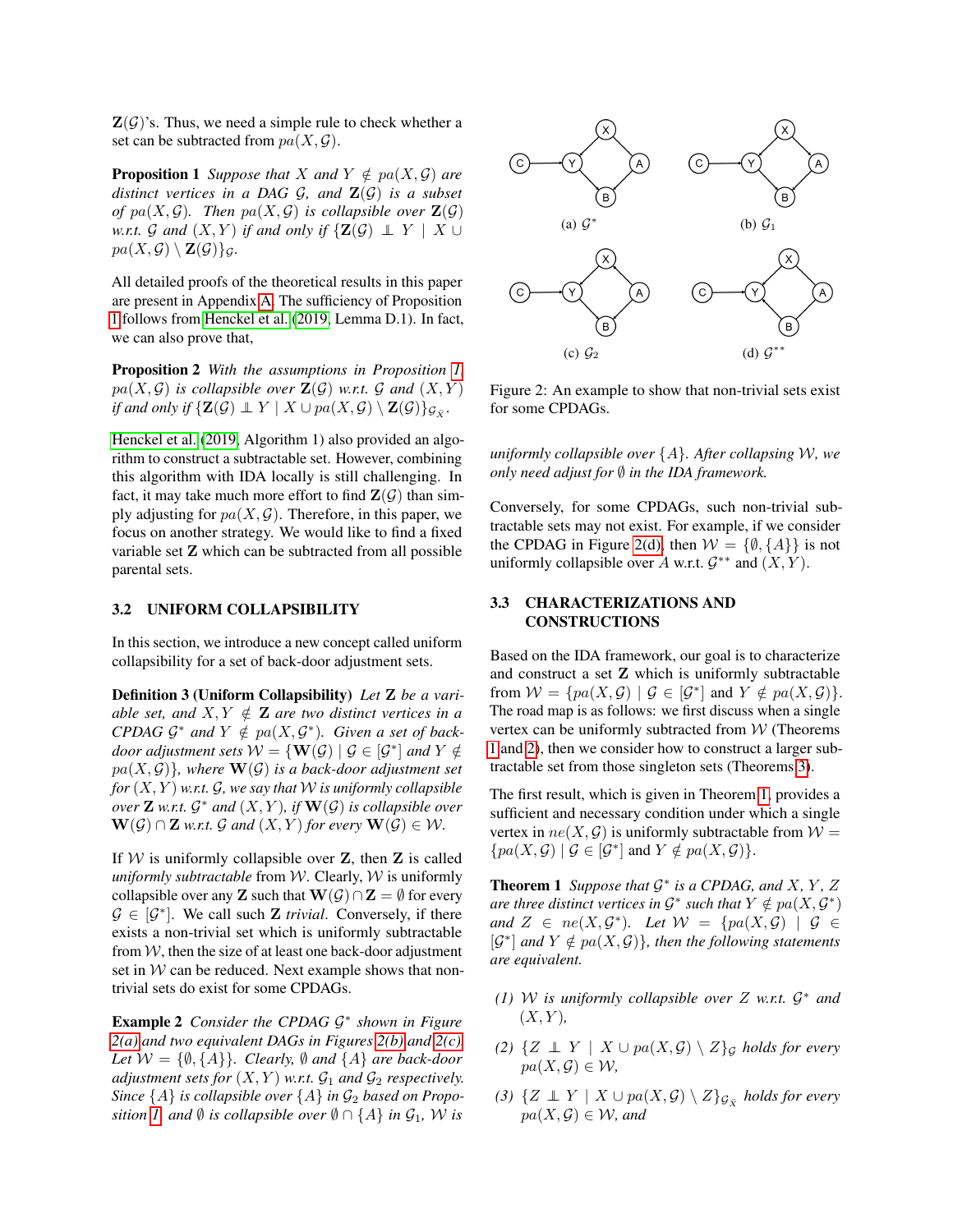<span id="page-5-4"></span><span id="page-5-3"></span><span id="page-5-2"></span>

<span id="page-5-5"></span>Figure 3: This example shows the results in Theorem [1](#page-4-5) no longer hold when  $Z \in pa(X, \mathcal{G}^*)$ .

## *(4)* (graphical criterion) *all partially directed paths from*  $Z$  *to*  $Y$ *, if any, passes*  $X$ *.*

The fourth statement in Theorem [1](#page-4-5) gives a necessary and sufficient graphical criterion to decide whether a singleton subset of  $ne(X, \mathcal{G}^*)$  is uniformly subtractable from W. Note that, if none of the paths from  $Z$  to  $Y$  is partially directed, then  $W$  is also uniformly collapsible over Z. We also note that, the graphical criterion only holds for  $Z \in$  $ne(X, \mathcal{G}^*)$ . If  $Z \in pa(X, \mathcal{G}^*)$ , the criterion is neither sufficient nor necessary. Below we give an example.

<span id="page-5-8"></span>**Example 3** Figure [3\(a\)](#page-5-2) shows a CPDAG  $\mathcal{G}_1^*$  containing *directed edges only. Figure [3\(c\)](#page-5-3) shows another CPDAG* G ∗ 2 *in which only* A *and* B *are connected by an undirected edge. Since* G ∗ <sup>1</sup> *has no undirected edge, the only DAG in* the Markov equivalence class represented by  $\mathcal{G}_1^*$  is itself. *Thus, the corresponding manipulated graph is*  $G_{1,\bar{X}}$ *, as shown in [3\(b\).](#page-5-4) Similarly, the corresponding manipulated graphs of the DAGs in*  $[\mathcal{G}_2^*]$  *are shown in*  $3(d)$ *, where*  $A - B$  *in*  $\mathcal{G}_{2, \bar{X}}$  *can be oriented as*  $A \rightarrow B$  *or*  $A \leftarrow B$ *.* 

*We first show that statement (4) is not sufficient. As shown in Figure [3\(a\),](#page-5-2) all partially directed paths from* A *to* Y *pass through* X*. However, by proposition [1](#page-4-0)* A *is not subtractable from*  $\{A, B, C\}$ *, as*  $A \rightarrow B \leftarrow D \rightarrow Y$  *is a* d-connected path given  $B, C$  and  $X$  in both  $\mathcal{G}_1^*$  and  $\mathcal{G}_{1, \bar{X}}$ *. To show that statement (4) is not necessary either, let us consider Figures 3(c) and 3(d)*. Although  $A - B \rightarrow Y$  *is a partially directed path from* X *to* Y *which bypasses* X*,* A is d-separated from Y given  $B, C, X$  in both  $\mathcal{G}_2^*$  and  $\mathcal{G}_{2,\bar{X}}$ *. Thus, A is subtractable.* 

<span id="page-5-6"></span>Next, we consider the singleton subsets of  $pa(X, \mathcal{G}^*)$ . It can be shown that,

Proposition 3 *Let* G <sup>∗</sup> *be a CPDAG,* X*,* Y *be two distinct vertices in*  $\mathcal{G}^*$  *such that*  $Y \notin pa(X, \mathcal{G}^*)$ *. Suppose there exists a*  $Z \in ne(X, \mathcal{G}^*)$  *such that*  $Z \neq Y$  *and*  $\mathcal{W} = \{ pa(X, \mathcal{G}) \mid \mathcal{G} \in [\mathcal{G}^*] \text{ and } Y \notin pa(X, \mathcal{G}) \} \text{ is not}$ *uniformly collapsible over* Z*, then* W *is not uniformly collapsible over any subset of*  $pa(X, \mathcal{G}^*)$ *.* 

Proposition [3](#page-5-6) is a necessary condition for the collapsibility of  $pa(X, \mathcal{G}^*)$ . It shows that, if some neighbors of X are not subtractable, then we do not bother to collapse  $pa(X, \mathcal{G}^*)$ . Conversely, if the entire set  $ne(X, \mathcal{G}^*)$  can be subtracted, then the causal effect of  $X$  on  $Y$  is identifiable. In this case, many criteria are useful for selecting and constructing an adjustment set (see, e.g. [Henckel et al.,](#page-9-19) [2019\)](#page-9-19). For the sake of completeness, we also provide a sufficient condition for collapsing  $pa(X, \mathcal{G}^*)$ .

<span id="page-5-0"></span>**Theorem 2** Suppose that  $G^*$  is a CPDAG, and X, Y, Z are three distinct vertices in  $\mathcal{G}^*$  such that  $Y \notin pa(X, \mathcal{G}^*)$ and  $Z \in pa(X, \mathcal{G}^*)$ . Let  $\mathcal{W} = \{pa(X, \mathcal{G}) \mid \mathcal{G} \in$  $[\mathcal{G}^*]$  and  $Y \notin pa(X, \mathcal{G})\}$ , then W is uniformly collapsi*ble over*  $Z$  *w.r.t.*  $G^*$  *and*  $(X, Y)$  *if every path from*  $Z$  *to* Y *, if any, passes* X*.*

Clearly, Theorem [2](#page-5-0) is still valid if we replace  $Z$  by a subset  $\mathbf{Z} \subset pa(X, \mathcal{G})$ . Notice that, unlike Theorem [1,](#page-4-5) Theorem [2](#page-5-0) only provides a sufficient condition. To see why Theorem [2](#page-5-0) is not necessary, let us consider the following Example [4.](#page-5-7)

<span id="page-5-7"></span>Example 4 *In this example, we show that the condition in Theorem [2](#page-5-0) is not necessary. As shown in Figures [3\(c\)](#page-5-3) and* 3(*d*), A *is a parent of* X *in*  $\mathcal{G}^*$ *, and*  $A - B \to Y$  *is a path from* A *to* Y *bypassing* X*. However, as discussed in Example [3,](#page-5-8)* {A, B, C} *is uniformly collapsible over* A*.*

Since  $pa(X, \mathcal{G}) \subset pa(X, \mathcal{G}^*) \cup ne(X, \mathcal{G}^*)$  for any  $\mathcal{G} \in$  $[\mathcal{G}^*]$ , we do not have to consider  $Z \in ch(X, \mathcal{G}^*)$ . Thus, the remaining problem is how to construct a subtractable set containing more than just one vertex. The following Theorem [3](#page-5-1) provides an answer.

<span id="page-5-1"></span>Theorem 3 *Suppose that* G ∗ *is a CPDAG,* X *and* Y *are two distinct vertices in*  $\mathcal{G}^*$  *and*  $Y \notin pa(X, \mathcal{G}^*)$ *, and*  $\mathbf{Z}_1, \mathbf{Z}_2$  are two subsets of variables such that at least one *of them is a subset of ne* $(X, \mathcal{G}^*)$ *. Let*  $\mathcal{W} = \{pa(X, \mathcal{G}) \mid$  $\mathcal{G} \in [\mathcal{G}^*]$  and  $Y \notin pa(X, \mathcal{G})\}$ , if W is uniformly collapsi*ble over both*  $\mathbf{Z}_1$  *and*  $\mathbf{Z}_2$  *w.r.t.*  $\mathcal{G}^*$  *and*  $(X, Y)$ *, then* W *is*  $\mathcal{L}_1 \cup \mathbf{Z}_2$  *w.r.t.*  $\mathcal{G}^*$  *and*  $(X, Y)$ *.* 

<span id="page-5-9"></span>Based on the above theorems, we have,

Corollary 1 *Suppose that* G ∗ *is a CPDAG,* X *and* Y *are two distinct vertices in*  $G^*$  *and*  $Y \notin pa(X, G^*)$ *. Let*  $\mathbf{Z}_{ne} \subset ne(X, \mathcal{G}^*)$  and  $\mathbf{Z}_{pa} \subset pa(X, \mathcal{G}^*)$  be the sets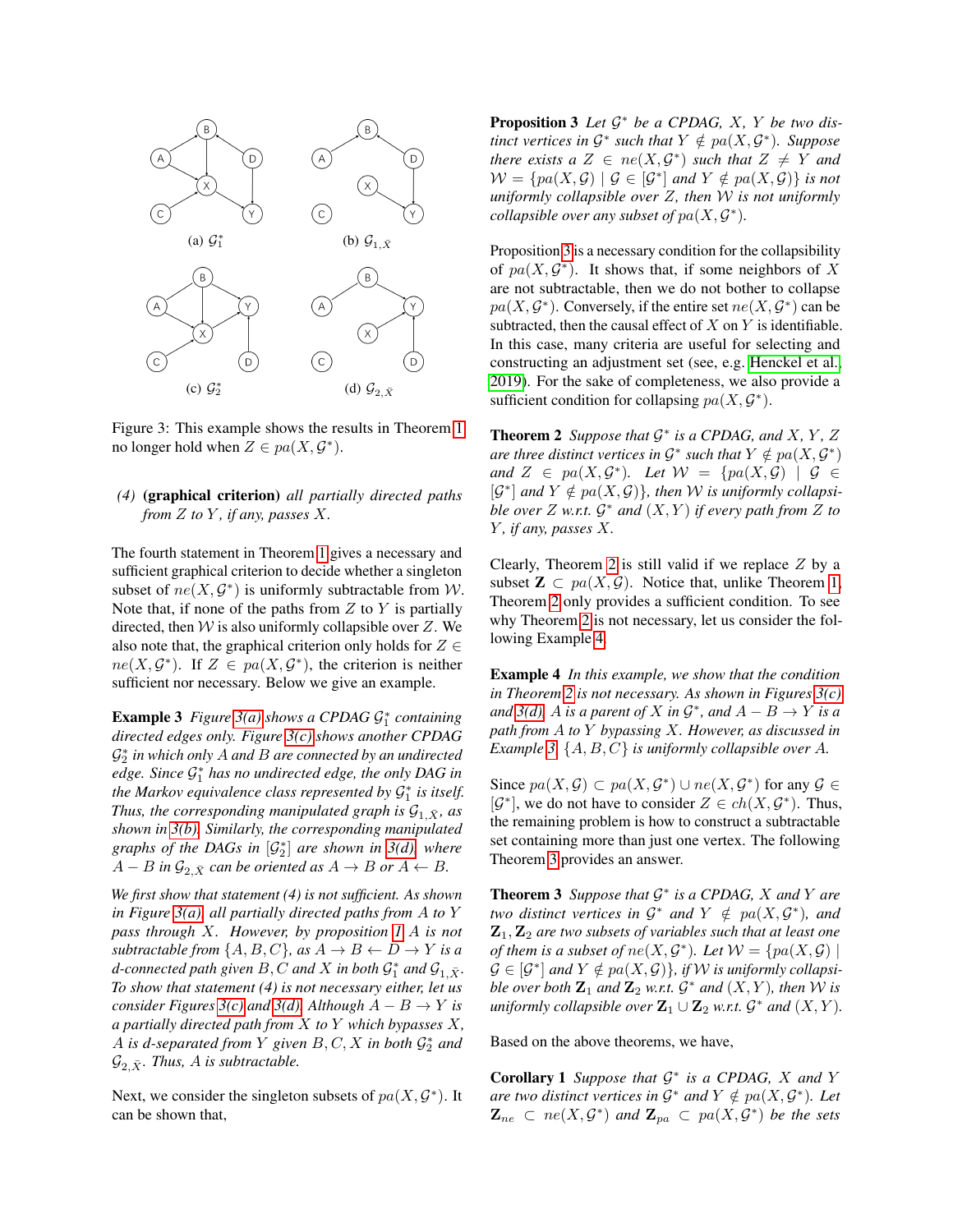<span id="page-6-0"></span>Algorithm 2 The collapsible IDA algorithm

**Require:** A CPDAG  $G^*$ , a variable X and a target Y in  $\mathcal{G}^*$ ,

- **Ensure:** A multi-set  $\Theta$  which stores all possible causal effects of  $X$  on  $Y$ .
- 1: Initialize  $\Theta = \emptyset$ ,
- 2: find all vertices in  $ne(X, \mathcal{G}^*)$  from which there is no partially directed path to Y in  $G^*$  that bypasses X, and denote them by  $\mathbf{Z}_{ne}$ ,
- 3: if  $\mathbf{Z}_{ne}$  is not identical to  $ne(X, \mathcal{G}^*)$ , then
- 4: set  $\mathbf{Z}_{pa} = \emptyset$ ,
- 5: else
- 6: find all vertices in  $pa(X, \mathcal{G}^*)$  from which every path to  $Y$  passes through  $X$ , and denote them by  $\mathbf{Z}_{pa}$
- 7: end if
- 8: for each  $S \subseteq ne(X, \mathcal{G}^*) \setminus \mathbf{Z}_{ne}$  such that S is a clique, do
- 9: estimate the causal effect  $\theta$  of X on Y by adjusting for  $\mathbf{S} \cup pa(X, \mathcal{G}^*) \setminus \mathbf{Z}_{pa}$ , and add  $\theta$  to  $\Theta$ ,

10: end for

11: return Θ.

*of vertices satisfying the graphical criteria in Theorems [1](#page-4-5)* and [2,](#page-5-0) respectively. Then  $W = \{pa(X, G) | G \in$  $[\mathcal{G}^*]$  and  $Y \notin pa(X, \mathcal{G})$  *is uniformly collapsible over*  $\mathbf{Z}_1 \cup \mathbf{Z}_2$  *w.r.t.*  $\mathcal{G}^*$  *and*  $(X, Y)$ *.* 

Hence, with Corollary [1,](#page-5-9) we can separately find all singleton sets satisfying the graphical criteria in Theorems [1](#page-4-5) and [2,](#page-5-0) respectively, then the union of these singleton sets is a non-trivial set which  $W$  is uniformly collapsible over.

## <span id="page-6-2"></span>4 ALGORITHM

In this section, we apply the theoretical results given in the last section to modifying IDA. The proposed algorithm, which is called collapsible IDA, is shown in Algorithm [2.](#page-6-0)

In Algorithm [2,](#page-6-0) we first use the graphical criterion pro-vided in Theorem [1](#page-4-5) to find  $\mathbf{Z}_{ne}$ . If  $\mathbf{Z}_{ne}$  is not identical to  $ne(X, \mathcal{G}^*)$ , then based on Proposition [3,](#page-5-6)  $pa(X, \mathcal{G}^*)$ is not collapsible. Thus, we simply let  $\mathbf{Z}_{pa} = \emptyset$ . On the other hand, if  $\mathbf{Z}_{ne} = ne(X, \mathcal{G}^*)$ , we construct  $\mathbf{Z}_{pa}$  based on Theorem [2.](#page-5-0) Notice that, other criteria in [Henckel et al.](#page-9-19) [\(2019,](#page-9-19) Section 3.2) can also be applied to this case. Finally, we enumerate all subsets of  $ne(X, \mathcal{G}^*) \setminus \mathbf{Z}_{ne}$  in order to find all cliques, and for each clique S, we estimate one possible causal effect by adjusting for  $\mathbf{S} \cup pa(X, \mathcal{G}^*) \setminus \mathbf{Z}_{pa}$ .

<span id="page-6-1"></span>To avoid enumerating all partially directed paths from Z to Y when building  $\mathbf{Z}_{ne}$ , we can use the following proposition to further reduce the complexity.

Proposition 4 Given a CPDAG  $G^*$  and three distinct ver*tices*  $X$ *,*  $Y$  and  $Z \in ne(X, \mathcal{G}^*)$ *. Then, every partially directed path from* Z *to* Y *passes through* X *in* G ∗ *if and only if for any*  $U \in chcomp(X, \mathcal{G}^*) \cap an(Y, \mathcal{G}^*)$ , every *partially directed path from* Z *to* U *passes through* X *in* G ∗ *.*

Note that any vertex is an ancestor of itself, thus for any  $U \in ne(X, \mathcal{G}^*) \cap an(Y, \mathcal{G}^*)$ , W is not uniformly collapsible over U since there is a zero-length path from  $U$ to itself, which definitely bypasses  $X$ . The next example shows the usefulness of Proposition [4.](#page-6-1)

**Example 5** *Figure* [4](#page-7-0) *shows an example of finding*  $\mathbf{Z}_{ne}$ *with Proposition [4.](#page-6-1) The CPDAG* G ∗ *is shown in Figure [4\(a\).](#page-7-1) Since*  $ne(X, \mathcal{G}^*) = \{A, B, E\}$  *and*  $pa(X, \mathcal{G}^*) = \emptyset$ , *all possible parental sets of* X *are*  $\{A\}$ ,  $\{B\}$ ,  $\{E\}$ *and* ∅*. The partially directed graphs given in Figures [4\(b\)](#page-7-2) to [4\(e\)](#page-7-3) enumerate all the cases. Note that*  $chcomp(X) \cap an(Y) = \{A, B\}$ , thus *W* is not uniformly *collapsible over* A, B*. On the other hand, all undirected paths from* E *to* A, B *pass through* X*, hence,* W *is uniformly collapsible over* E. In fact,  $X \leftarrow A \rightarrow C \rightarrow Y$ *is a back-door path in*  $\mathcal{G}_3^*$ *, and*  $X \leftarrow B \rightarrow D \rightarrow Y$  *is a back-door path in* G ∗ 4 *. Therefore, both* A *and* B *are needed in some back-door adjustment sets.*

The major difference between the collapsible IDA and the original IDA is that, the collapsible IDA only enumerates the subsets of  $ne(X, \mathcal{G}^*) \setminus \mathbf{Z}_{ne}$ , while IDA enumerates the subsets of  $ne(X, \mathcal{G}^*)$ . This modification can reduce both the number of possible parental sets and the size of each possible parental set.

When implementing Algorithm [2,](#page-6-0) one may use a simple trick to combine the collapsible IDA and the original IDA together. In fact, after line 7 in Algorithm [2,](#page-6-0) we can remove all edges between  $\mathbf{Z}_{ne} \cup \mathbf{Z}_{pa}$  and X, and the resulting graph is a partially directed graph denoted by H. Next, we can simply call IDA with the input graph  $H$ , input treatment X, and input target Y. Although  $H$  is not a CPDAG as required by IDA, from the construction given above, it is straightforward to verify that the resulting multi-set is identical to the one returned by Algorithm [2.](#page-6-0)

## 5 SIMULATIONS

In this section, we use simulated data to compare our method with IDA [\(Maathuis et al., 2009\)](#page-9-15). The input CPDAG is either the true CPDAG (Perković et al., 2017), or the one learned from data using the PC algorithm [\(Maathuis et al., 2009\)](#page-9-15). All experiments were implemented with R and run on a computer with 2.50GHz CPU and 8 GB of memory. PC and IDA were called from pcalg R-package [\(Kalisch et al., 2012\)](#page-9-25). All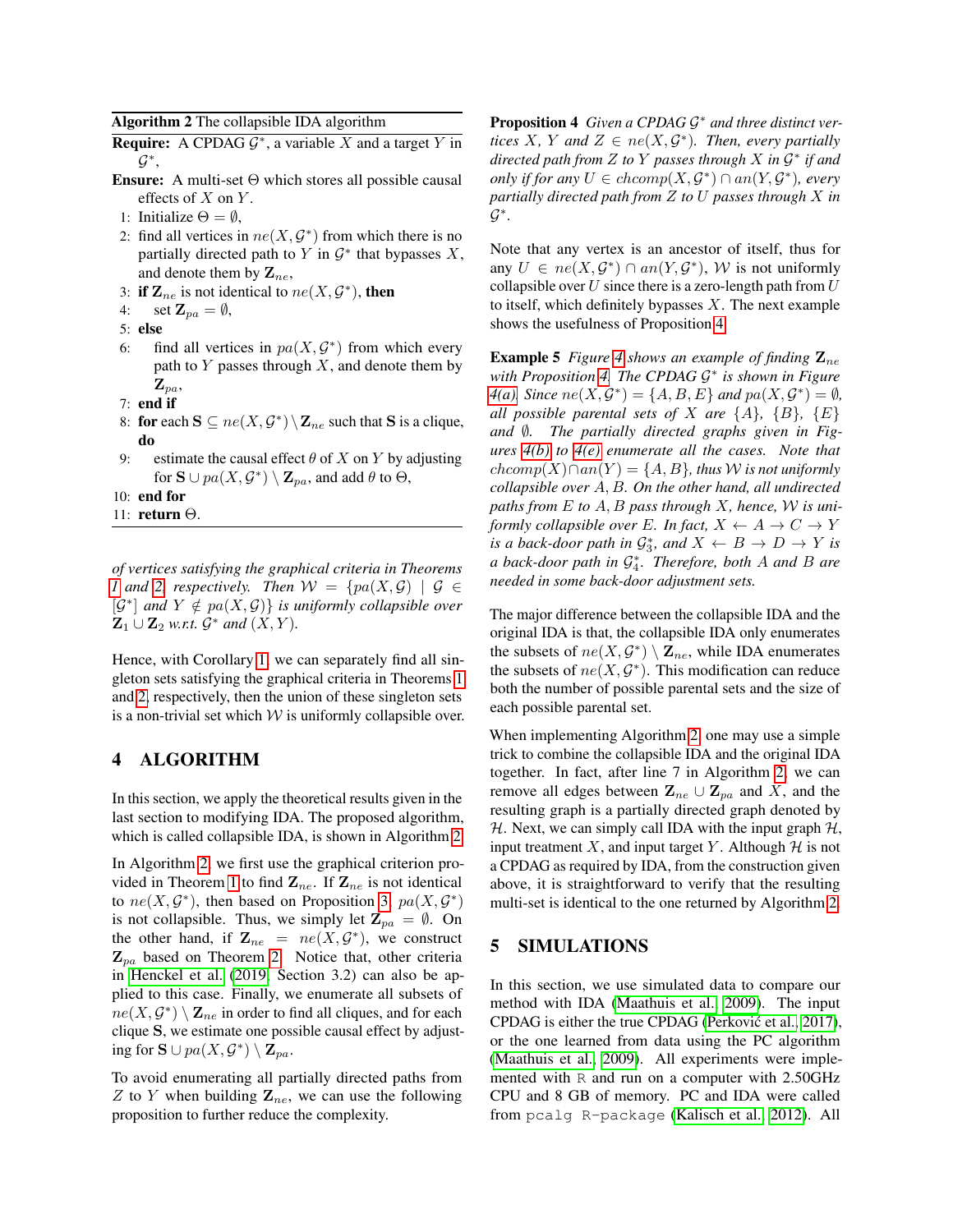<span id="page-7-1"></span>

<span id="page-7-2"></span><span id="page-7-0"></span>Figure 4: An example of finding  $\mathbf{Z}_{ne}$  with Proposition [4.](#page-6-1)

statistical independence tests were performed under the significance level  $\alpha = 0.001$ .

The data was generated as follows. We first sampled a random DAG  $G$  with 50 vertices and expected degree  $d \in \{1, 2, 3, 4, 5\}$  based on a Erdös-Rényi random graph model. Then we generated a joint Gaussian distribution Markovian to this DAG as follows. For each directed edge  $X_i \rightarrow X_j$ , we first independently drawn an edge weight  $\beta_{ij}$  from a Uniform([0.5, 2]) or a Uniform([-2, -0.5] ∪  $[0.5, 2]$ ). The DAG G together with these edge weights  $\{\beta_{ij}\}\$  gives a distribution over the variable set through the following equations:

$$
X_j = \sum_{X_i \in pa(X_j)} \beta_{ij} X_i + \epsilon_j, \quad j = 1, ..., n,
$$

where  $\epsilon_1, ..., \epsilon_n$  *i.i.d.* ~  $\mathcal{N}(0, 1)$ . After obtaining the distribution, we randomly generated two data sets with sample size  $N_1 = 1000$  and  $N_2 \in \{20, 50\}$ , respectively. The first data set was used to learn the CPDAG and the second was used to estimate all possible causal effects. Finally, we sampled an  $X$  and used the original IDA and the collapsible IDA ('CIDA' for short) to estimate all possible effects of  $X$  on all other variables. The input CPDAG was set to be the true one representing the Markov equivalence class containing  $\mathcal{G}$ , or the one learned by the PC algorithm. All experiments were repeated 100 times.

We use the following metrics to assess the results. After estimating all possible causal effects of  $X$  on other variables, for each method, we computed the total number of possible causal effects of  $X$  on all other variables (denoted by  $N_{\text{IDA}}$  or  $N_{\text{CIDA}}$ ), the maximum size of possible parental sets (denoted by  $M_{\text{IDA}}$  or  $M_{\text{CIDA}}$ ), and the total estimation bias (denoted by  $B_{\text{IDA}}$  or  $B_{\text{CIDA}}$ ). The total estimation bias is defined as,

$$
B_{\text{method}} = \sqrt{\sum_{Y} \sum_{i} (PE_{X \to Y, i} - TE_{X \to Y})^2},
$$

where  $PE_{X \to Y,i}$  is the *i*-th possible effect of X on Y estimated with the input CPDAG and  $TE_{X\to Y}$  is the true <span id="page-7-3"></span>effect of  $X$  on  $Y$  estimated with the underlying DAG. For ease of comparison, we only stored  $RN = N_{\text{CIDA}}/N_{\text{IDA}}$ ,  $RM = M_{\text{CIDA}}/M_{\text{IDA}}$  and  $RB = B_{\text{CIDA}}/B_{\text{IDA}}$ .

Due to page limits, we only show the results for mixed edge weights in Figure [5.](#page-8-0) Additional results are given in Appendix [B.](#page--1-2) As discussed in Section [4,](#page-6-2) if the treatment  $X$  does not have any neighbors, the number of possible parental sets cannot be reduced. Thus, in Figure [5,](#page-8-0) we not only report the average quantities over 100 times repetitions (full-samples), but also report the average quantities over the cases where  $X$  has neighbors (sub-samples).

From Figure [5](#page-8-0) we can draw the following conclusions. (1) For an arbitrary treatment, the total number of possible effects can be reduced by 10%-20% if we use the collapsible IDA, and for a treatment with neighbors, the total number of possible effects can be approximately reduced by 40%-50%. (2) Using the collapsible IDA can significantly reduce the maximum size of parental sets. For an arbitrary treatment,  $M_{\text{CIDA}}$  is reduced by 10%-50%, and for a treatment with neighbors,  $M_{\text{CIDA}}$  is reduced by 60%-90% compared with  $M<sub>IDA</sub>$ . (3) The estimation bias  $B_{\text{CIDA}}$  is reduced by 5%-20% and 10%-30% for an arbitrary treatment and a treatment with neighbors, respectively, compared with  $B_{\text{IDA}}$  (4) As the graph becomes dense, the results of the collapsible IDA become less significant.

To explain the above results, we recall that collapsing treatments' parents in a CPDAG does not reduce the number of possible effects but only reduce the maximum size of a possible parental set, while collapsing treatments' neighbors can reduce both the number of possible effects and the maximum size of a possible parental set. Therefore,  $RM$  is generally lower than  $RN$  in the same setting. On the other hand, when the underlying DAG is sparse, the corresponding CPDAG contains many undirected edges. However, when the graph becomes dense, the number of v-structures increases, and thus less undirected edges are in the CPDAG. Therefore, RN, RM and RB increase when we increase the expected degree. Finally, when the input CPDAG is learned from data, we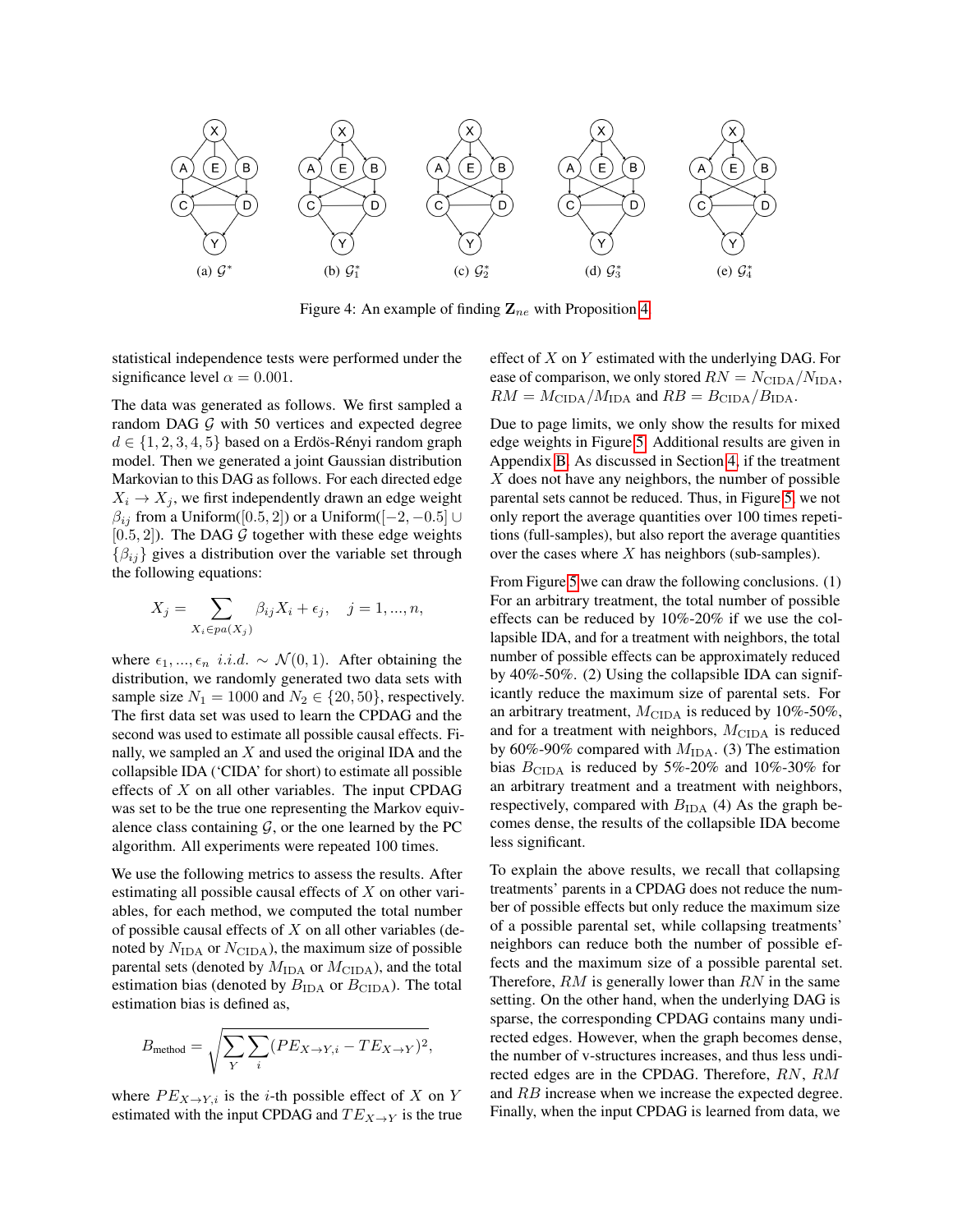

<span id="page-8-0"></span>Figure 5: Experimental results. The first two rows report the results for using the true CPDAGs as inputs, while the third row reports the results for using the learned CPDAGs. The first row corresponds to  $N_2 = 20$ , while the second and the third row correspond to  $N_2 = 50$ . The edge weights were sampled from Uniform([ $-2, -0.5$ ] ∪ [0.5, 2]).

empirically find that there are many falsely discovered v-structures in the learned graphs. Consequently, the difference between the collapsible IDA and the original IDA, as well as the distance between two lines in each figure is narrowed.

## 6 CONCLUDING REMARKS

IDA is a general framework for estimating all possible causal effects of a treatment on a target when the true effect is not identifiable. In this paper, we combine the adjustment set selection procedure with the IDA framework, by providing a method to subtract a common set from all possible parental sets without influencing the back-door adjustment and estimating possible causal effects. With our modification, both the number of possible parental sets and the size of each possible parental set enumerated by IDA decrease, while the local nature of IDA remains

#### unchanged.

There are many possible future directions. For example, how to extend our work to more generalized graphs such as maximal PDAGs is interesting (Perković et al., 2017). Besides, as discussed in [Henckel et al.](#page-9-19) [\(2019\)](#page-9-19); [Andrea &](#page-9-20) [Ezequiel](#page-9-20) [\(2019\)](#page-9-20), some additional covariates are beneficial for efficiency, and thus should be included. Therefore, how to extend our work to identify those variables locally and apply them to the IDA framework is also useful.

#### Acknowledgements

We would like to thank the anonymous reviewers for their constructive suggestions. We would also like to thank Assoc. Prof. Jiji Zhang from Lingnan University for many helpful comments. This work was supported by National Key R&D Program of China (2018YFB1004300), NSFC (11671020, 11771028).